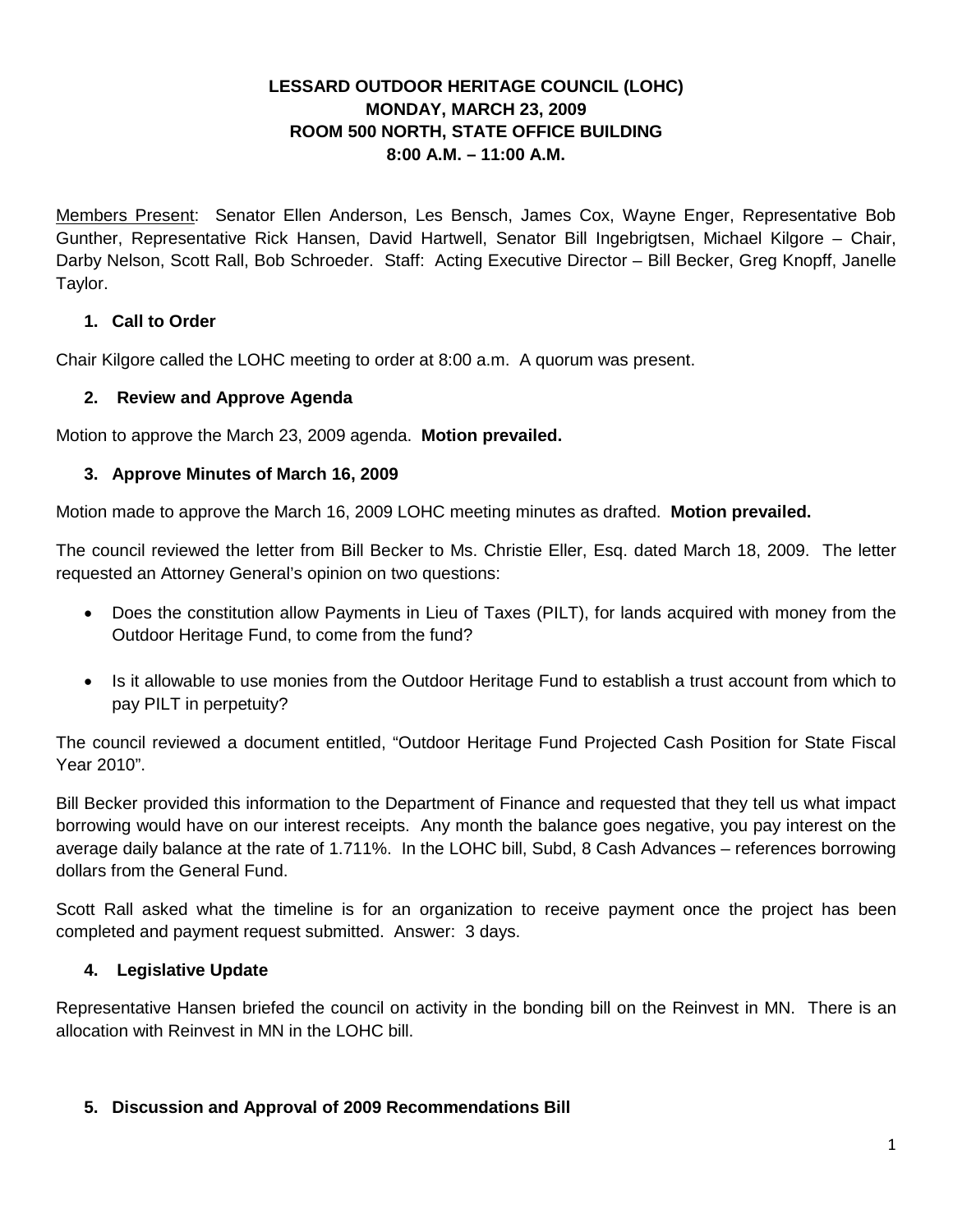Bill Becker walked through the bill with the council.

Questions/Clarifications:

The provision to require restoration work on land protected by easements or public ownership is not in the bill. The issue will be addressed in the accomplishment plan.

What do the professional services entail? Administration and other items in the project. It was primarily added for the acquisitions.

Cash Advances - Subd. 8 are for FY 10 appropriations only.

Senator Anderson made the motion to change the wording in line 11.16 – 11.17 to read "deficiencies would be corrected within FY 2010…". **Motion prevailed.**

Project Requirements - Subd. 10 are in the bill and not the accomplishment plan. Bill Becker stated that it was placed in the bill because it reflects our priorities and criteria.

Line 6.32 - "The funds may be advanced in three equal sums….". Bill Becker stated that the NFWF may be advanced funds.

Line 7.34 "…..grant program management expenses, including *indirect expenses*…." What do indirect expenses include?

### **Don Waage – National Fish and Wildlife Foundation (NFWF)**

The NFWF is requesting a payment of 6% to cover indirect expenses (administrative costs). A clarification is needed on "indirect expenses".

Don Waage stated that the NFWF manage grants for other entities with public dollars.

Who makes the decision on what grants will be funded? Don Waage stated that the NFWF would make the decision, but would lean heavily on an advisory committee.

Representative Hansen asked Don Waage if he was comfortable with the boiler plate (listed on page 8) of the bill. Don Waage answered yes.

Representative Hansen asked if a project needed technical assistance, where do those funds come from. Technical expense can be a line item proposal in the grant (up to 3%).

Senator Anderson asked Don Waage if the NFWF would be interested in the program if the administrative percentage was less than the 6%. Don Waage responded as long as their costs are covered.

How was the number on the advisory committee determined? Bill Becker responded that it was the size of the executive committee.

Question asked why the fund isn't being administered in-house. Greg Knopff responded that there are restrictions in the constitution that the same entity (part of the legislative branch and part of the administrative branch) can't operate the program.

Line 14.6 - Bob Schroeder stated for the record "….give "consideration" to contracting with the Minnesota Conservation Corps…" Consideration isn't defined as preference – MCC has an opportunity to bid on projects.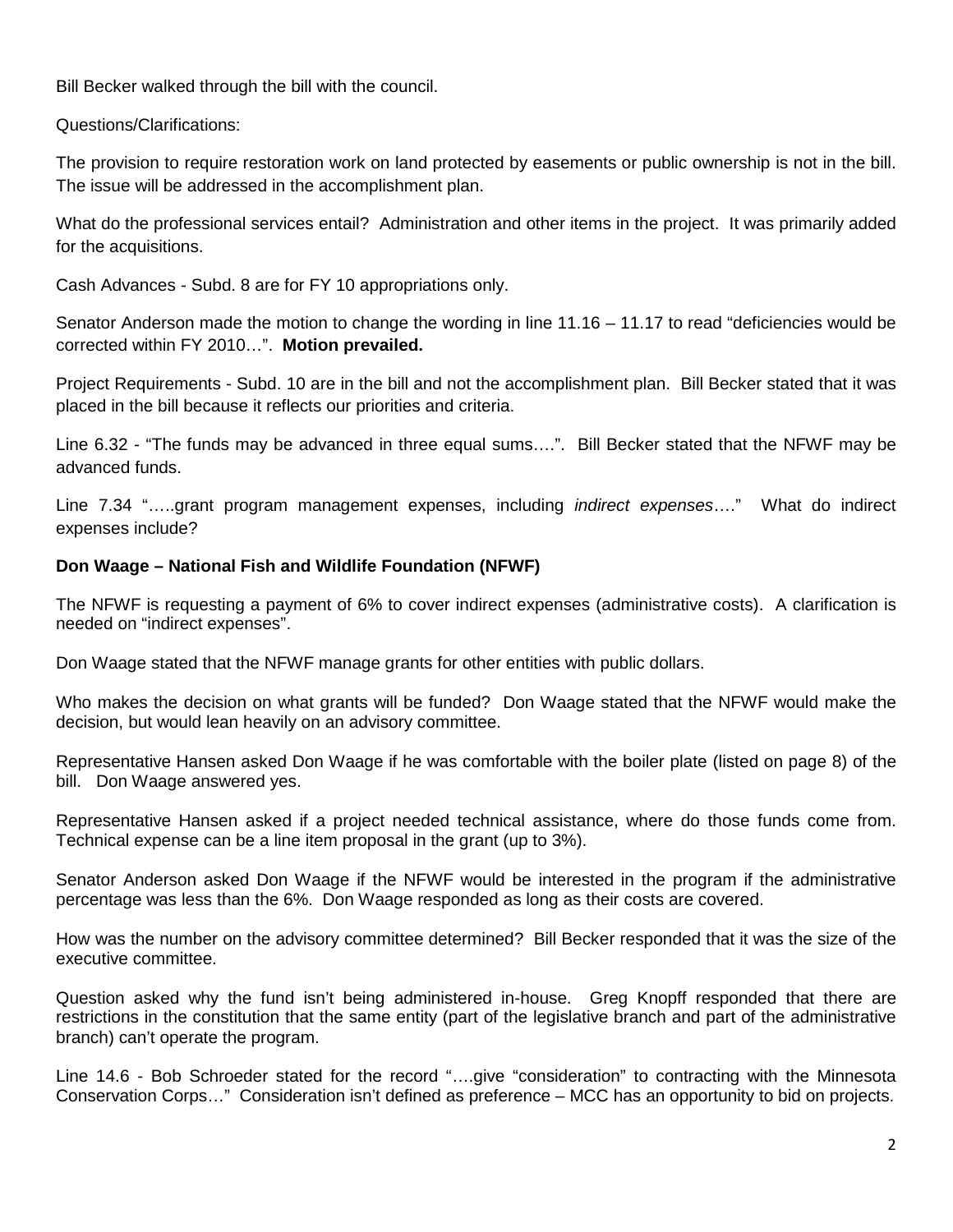Line item 6.28 and 6.29 Don Waage asked if "organizations" include state and local governments. Wordage could be changed to say including state and local organizations or government entities.

David Hartwell made a motion to adopt the Appropriations Bill that will be forwarded to the House and Senate.

Line 16.9 ".....reasonably equivalent usefulness...." Senator Anderson would like to see "usefulness" changed. Need a more conservation oriented definition.

Line 16.7 – 16.10 - Motion made to add new language as follows, "the interest is in a reasonably equivalent location and has a reasonably equivalent useful conservation purpose compared to the interest being replaced." **Motion prevailed.**

Line 14.5 – 14.6 – Motion made to add new language as follows, "provide that all restoration and enhancement projects are on land permanently protected by conservation easement or public ownership". **Motion prevailed.**

Line 7.10 – Motion made to add new language as follows, "must include amount of habitat restored, enhanced or protected". **Motion prevailed.**

Line 7.27 – Motion made to add new language as follows, "be selected to sit on any advisory panel". **Motion prevailed.**

Line 12.17 – 12.21 – Motion made to add new language as follows, "plant vegetation or sow seed only of native ecotypes to Minnesota and preferably of the local ecotype using a high diversity of species grown as close to the restoration site as possible; if the planting of vegetation or sowing of seed is a component of the accomplishment plan;" **Motion prevailed.**

Line 17.31 – "interest in the real property; the entity receiving the transfer of property is responsible for" Line 17.32 – "….this section, must certify to the Lessard Outdoor Heritage Council acceptance of all manner of obligations and responsibilities held by the prior owner".

Bob Schroeder made a motion to add the new language (17.31 and 17.32). **Motion prevailed.**

Where "Lessard Outdoor Heritage Council" is referenced throughout the bill, replace it with "or successor as provided by law". Staff will insert where appropriate.

David Hartwell made a motion to add the new language (or successor as provided by law). **Motion prevailed.**

Line 14.9 – 14.11 – This rider is also found in the LCCMR appropriation bill. The language to be used to shield an agreement.

Line 7.34 – Motion made to add the new language as follows, after the word expenses "related to this grant program". **Motion prevailed.**

Line 10.15 – Motion made to add the new language as follows, after the word management "in FY 10 and FY 11" for duties… **Motion prevailed.**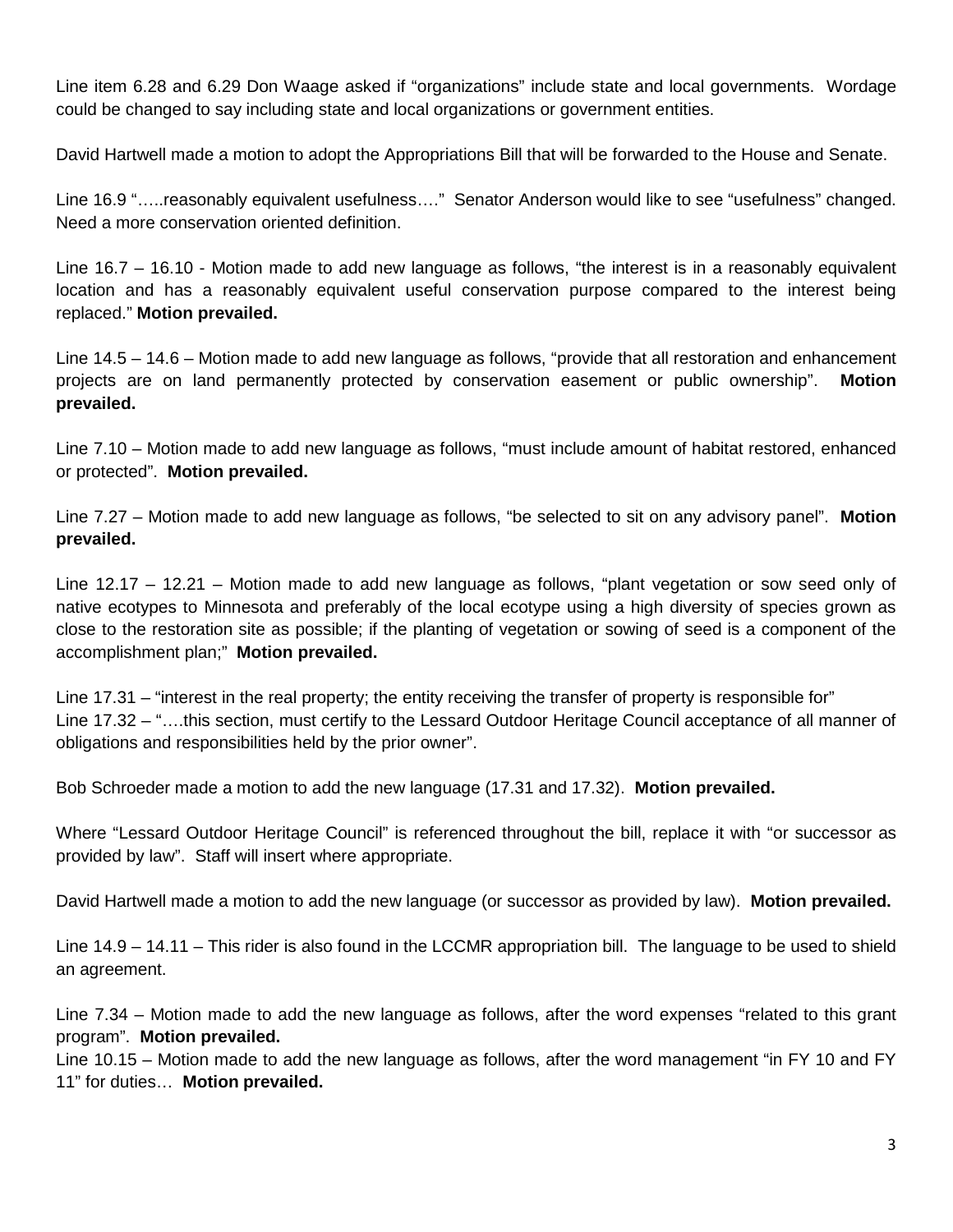Line 14.9 - add new language "Legislative Coordinating Commission recommendation by the" Lessard Outdoor Heritage Council. **Motion does not carry.**

Senator Anderson's staff is recommending splitting this bill in an appropriation and policy bill.

Scott Rall made the motion to split the bill into an Appropriation Bill and Policy Bill (after 17.32). **Motion prevailed.**

Amendments on the bill are finished.

Testimony on the Bill

#### **Jane Prohaska - Minnesota Land Trust**

Line 7.20 - Ms. Prohaska asked for clarification on the wording "…Wildlife habitat plans". Plans refers to "projects".

Motion made to change the wording on line 7.20 to "…Wildlife habitat projects". **Motion prevailed.**

Motion made to change the wording on line 11.5 – 11.6 "...For acquisition of interests in real property...." **Motion prevailed.**

Motion made to change the wording on line 13.21 to "… (3), including identification of". **Motion prevailed.**

Motion made to change the wording "perpetual" conservation easements to "permanent" conservation easements where referenced in the bill. **Motion prevailed.**

#### **Isis Stark – Nature Conservancy**

MN Land Trust and the Nature Conservancy have the same concern on the language used in Line 7.23 – 7.25.

David Hartwell made the motion to change the wording on line 7.23 – 7.24 to read "must be on land permanently protected by conservation easement". **Motion prevailed.**

Motion made to change the wording on line 13.9 to read "the restoration, including but not limited to site preparation". **Motion prevailed.**

Motion made to adopt and recommend the Appropriation bill (sections 1 and 2).

#### **ROLL CALL**

Bill Becker stated that we need a Roll Call vote.

Senator Ellen Anderson – Yes Lester Bensch – Yes James Cox – Yes Wayne Enger – Yes Representative Bob Gunther – Yes

Representative Rick Hansen – No David Hartwell – Yes Senator Bill Ingebrigtsen – Yes Darby Nelson – Yes Scott Rall – Yes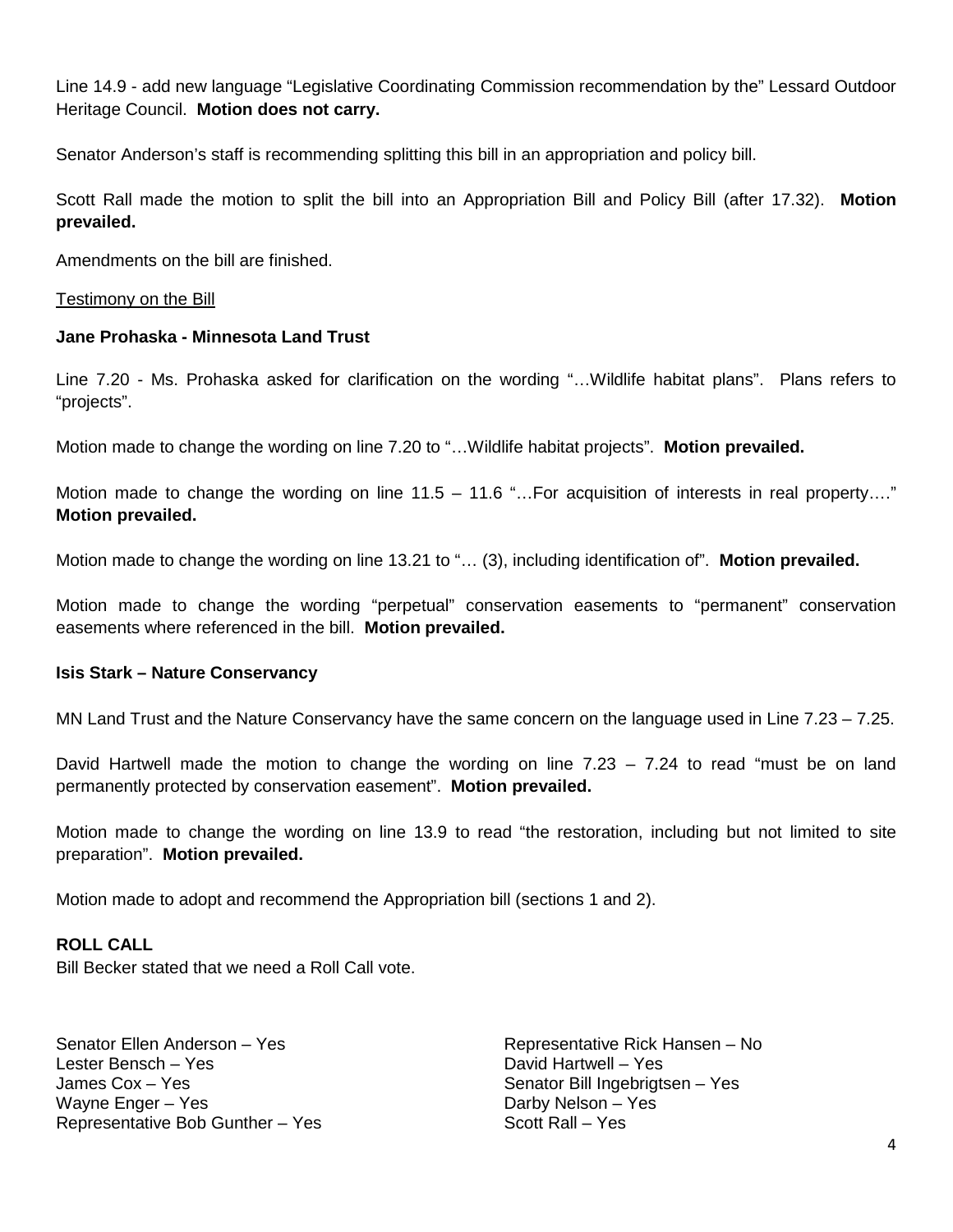# **Motion prevailed** 11-1**.**

Motion made to adopt and recommend the Policy bill (sections 3 and 4).

# **ROLL CALL**

Bill Becker stated that we need a Roll Call vote.

Senator Ellen Anderson – Yes Lester Bensch – Yes James Cox – Yes Wayne Enger – Yes Representative Bob Gunther – Yes Representative Rick Hansen – No

David Hartwell – Yes Senator Bill Ingebrigtsen – Yes Darby Nelson – Yes Scott Rall – Yes Bob Schroeder – Yes Chairman Michael Kilgore – Yes

# **Motion prevailed** 11-1.

Chair Kilgore stated that the LOHC has fulfilled its first official responsibility to meet the deadline in making recommendations to the legislature on the FY 2010 appropriations. He thanked the council for their hard work.

# **6. Discussion of Strategy and Next Steps**

Representative Hansen and Senator Anderson informed the council on how the two bills will go through the legislative process. Representative Hansen is requesting that the entity's requesting funding be present during the committee hearings. He also stressed the importance of having council members in attendance. Council members are also encouraged to talk with legislators just prior to the committee hearing. Senator Anderson stated that letters of support to legislators should be positive.

Chair Kilgore and the legislators on the council may need to make amendments where necessary. Bill Becker will provide council members with the dates of the committee hearings. He will also prepare a LOHC summary that can be distributed to the legislators.

Chair Kilgore will work with Bill Becker, Greg Knopff and Janelle Taylor to get the bill jacketed and a transmittal letter sent to the House and Senate leadership and the Governor this week.

Les Bensch volunteered to coordinate an outstate meeting for the council (possibly Fergus Falls area).

Chair Kilgore recommended that the council start working on the strategic plan. Bill Becker will look at dates to hold council meetings prior to the end of the session. First order of business is to reflect on where the council has come and ways to improve the process.

Scott Rall asked to be sent the audio link for the committee hearings that affect the LOHC.

Bob Schroeder made a couple of suggestions for possible inclusion in the transmittal letter. 1) PILT issue – adopt a proposal to guide the council in decision making in the future; 2) Legislature to consider identifying an approach for projects that don't meet the constitutional amendment criteria but are viable projects. Senator Anderson stated that steps are being taken to enable more public participation and guidance.

# **7. Adjourn**

Motion to adjourn the LOHC meeting at 11:00 a.m. **Motion prevailed.**